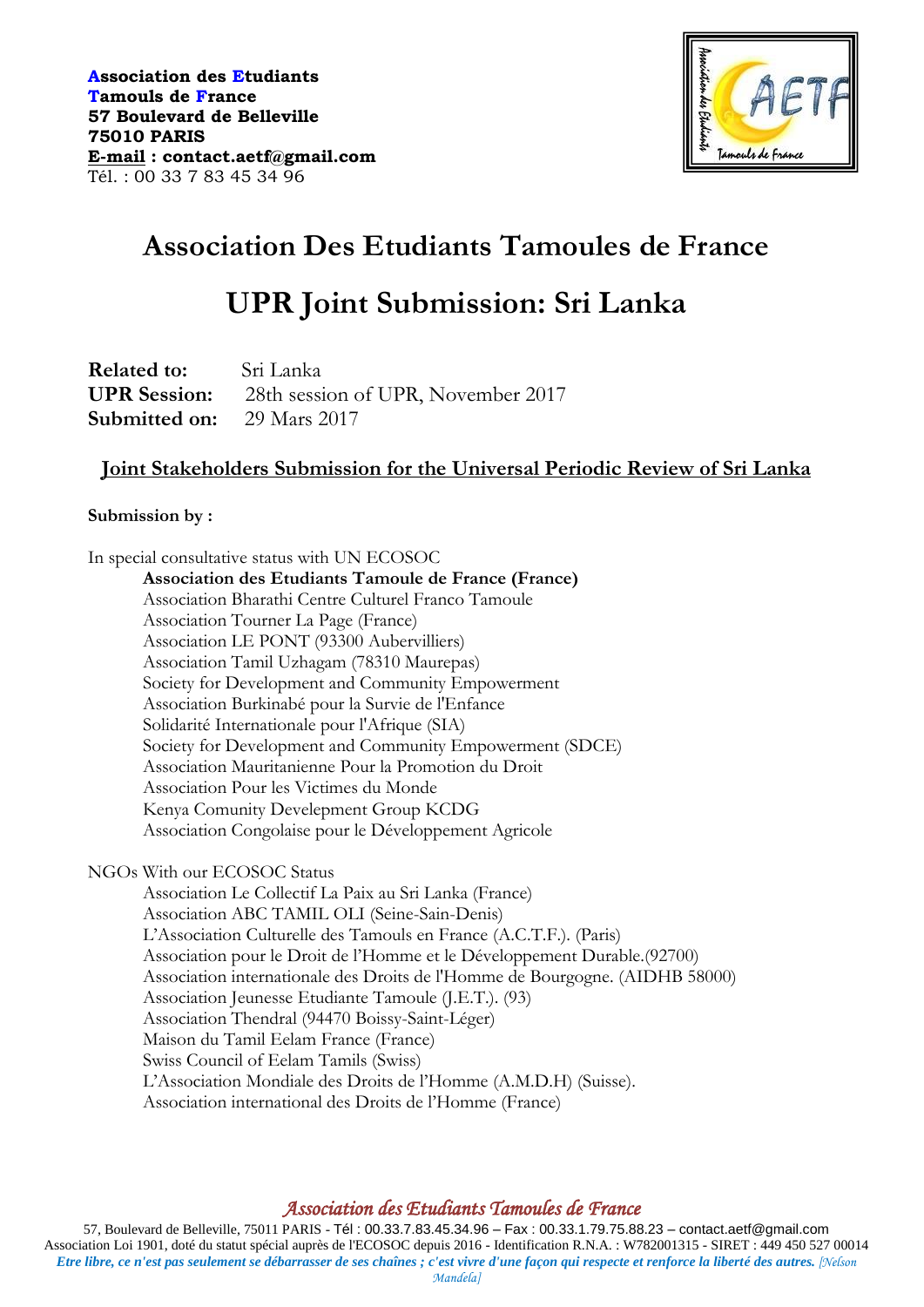# **DISAPPEARANCE – The prolonging agony**

#### **SUMMARY**

1

Eight years after Sri Lanka's three decade old war came to an end in May 2009, the country has still not come to terms with its massive problem of enforced disappearances. In 2013, the U.N. Working Group on Enforced or Involuntary Disappearances reported that Sri Lanka has the second highest number of unresolved disappearance cases in the world, second only to post-war Iraq.<sup>1</sup>

Several thousand are alleged to have disappeared during the last stage of the war (2008 to May 2009) after having surrendered to the army or after arrest by security forces. Hundreds likewise disappeared before or after the final stage of the war in white van abductions or post-arrest by Army, Navy, military intelligence, or the police.

Families of the disappeared live each day in anguish, hoping for answers about their missing loved ones, some of whom were last seen in state custody. They file petitions with the police, Human Rights Commission of Sri Lanka, and the ICRC, and they brave harassment and threats to file cases and testify before domestic commissions.

Various governments have attempted to address the problem through flawed commissions of inquiry that have left families of the disappeared no closer to finding the truth. Nearly 10 commissions were formed by successive governments from 1991 to 2013 to look in to the long standing issue of the missing.<sup>2</sup>

Further, the government has failed to abide by the obligations of Resolution 30/1 that they undertook as a co-sponsor at the UNHRC in October 2015. Operative paragraph 6 of the Resolution states that the Government of Sri Lanka is to establish a Commission for Truth, Justice, Reconciliation, and Non-Recurrence; an Office of Missing Persons; and an Office for Reparations; and stresses the need for these mechanisms to be independent, impartial, and transparent, as well as, led by individuals known for professionalism, integrity and impartiality.

Enforced disappearance of Tamil peoples remains one of the widely known human rights violations in Sri Lanka. The machinery that had been set up during the past to perpetrate such incidents appears to have slowed down as a consequence to the passing of a Resolution at the UNHRC in September, 2015. However, this machinery could be switched on again if those in authority so desire. Dismantling this machinery and destroying the remains, is a challenge the government has to face.

The government has to now deal with an untenable number of complaints of disappearances that have been lodged with various national and international institutions calling for help to trace those who have disappeared. A bulk of the complaints relate to either the disappearances of persons after being abducted, handed to the security forces by wives or other relatives in response to a call by the military during the closing days of the war, or of those who surrendered to them in the presence of witnesses. There are also allegations of torture and sexual abuse of persons who had been in custody. Having to deal with these complaints along with those of enforced disappearances, to the satisfaction of the victims, is a daunting legacy the government has to face.

#### *Association des Etudiants Tamoules de France*

<sup>1</sup> A/HRC/22/45, at 17-18 (Jan. 28, 2013). The U.N. Working Group on Enforced or Involuntary Disappearance sought to visit Sri Lanka since 2006 but was denied by the Rajapaksa administration. The Sirisena administration invited the Group to a visit in late 2015.

<sup>&</sup>lt;sup>2</sup> Justice in Sri Lanka: Rule of Law, the Criminal Justice System, and Commissions of Inquiry (Jan. 2010). 3 Gazette No. 6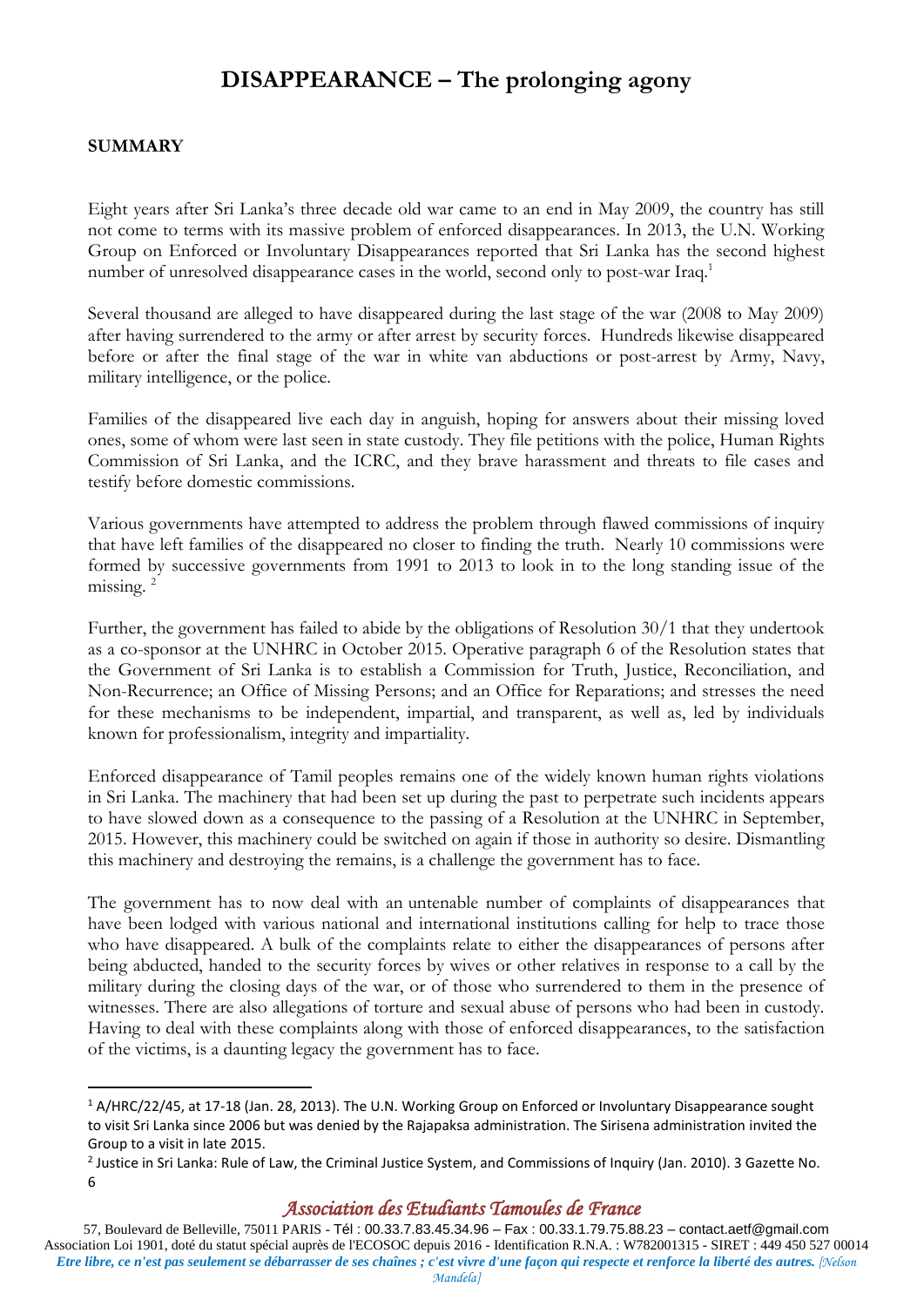Long years of Emergency Rule and the availing of the obnoxious provisions of the [Prevention of](https://en.wikipedia.org/wiki/Prevention_of_Terrorism_Act_%28Sri_Lanka%29)  [Terrorism Act,](https://en.wikipedia.org/wiki/Prevention_of_Terrorism_Act_%28Sri_Lanka%29) have blunted the knowledge of the Police and the security forces of the manner in which they should deal with law and order issues during peace time. Extracting information and/or confessions from suspects by torturing them, continues to be the norm. The forces appear to know no other way in which investigations into allegations against suspects could be conducted. The government is now left with a legacy of a Police force that has gained experience in performing more military duties than civilian functions. Bringing about a metamorphosis in their mentality and methods of investigation is another challenge the Government has to face to restore law and order

Persistent pressure on the Government to remove the Emergency Regulations (ER) made the previous regime, remove it ostensibly. But soon afterwards the much maligned provisions of the ER were tagged on to the provisions of the Prevention of Terrorism Act (PTA) making it more virulent than it was before.

It is the provisions of the PTA that enables persons to be abducted and detained instead of being arrested. Consequently there has arisen a need to remove the PTA from the laws of the land. The Prime Minister of Sri Lanka has stated recently that soon a British style anti-terrorism law will be introduced in place of the existing PTA. Let us hope that the new law does not turn out to be the same wine in a different bottle.

The culture of impunity became endemic among the police and the security forces of Sri Lanka some years ago. That legacy contributed to enforced disappearances becoming so widespread. Many members of the Police and Security Forces who had been perpetrating abductions, torture and enforced disappearances in the past, have a mind-set that makes them feel they will not be made to face the consequences of their misconduct. Courts require evidence beyond reasonable doubt to deal with alleged perpetrators. The Central Zone Commission made a specific recommendation to take disciplinary action against police officers who had violated departmental procedures while dealing with complaints of enforced disappearances*.*

During its investigations it found that Police Information Books in some stations had been destroyed despite a specific circular issued by the IGP to preserve them. Detention Registers of certain Police Stations did not contain the names of persons taken into custody while they were there in the Diet Registers of the Station. No disciplinary action was taken in such cases. A clear case of a witness to an incident relating to disappearances who had given evidence before the Commission, being threatened by the alleged perpetrator, is reported in Interim Report VII of the Central Zone Commission with a recommendation to deal with the officer concerned. This had been disregarded. Similarly, in spite of some of the Commissions of Inquiry into enforced disappearances finding evidence indicating certain persons responsible for causing said disappearances, hardly any of them have been held accountable. Perhaps the same fate awaits those who may be found to responsible by the current Commission on Missing Persons. Such matters contributed to the growth of impunity.

The mandates of the Commissions appointed by President Chandrika Bandaranaike and the mandate of the [Paranagama Commission](http://www.pcicmp.lk/) have overlapping periods. Consequently the question arises whether the government has decided not to accept the findings of the Commissions appointed in 1994 and 1998 in respect to enforced disappearances during the overlapping period. The presence of many reports of Commissions of Inquiry into enforced disappearances makes it necessary for a comparative study into the findings of all these reports, to taken any meaningful action.

Among the findings of the set of Commissions appointed during President Chandrika Bandaranaike's time, is evidence on the many mass graves and torture chambers in different parts of North East of the country. These have not been probed in depth, despite a recommendation to do so. If the Government is determined to wipe out impunity and make enforced disappearances a thing of the past, these recommendations need to be taken seriously.

# *Association des Etudiants Tamoules de France*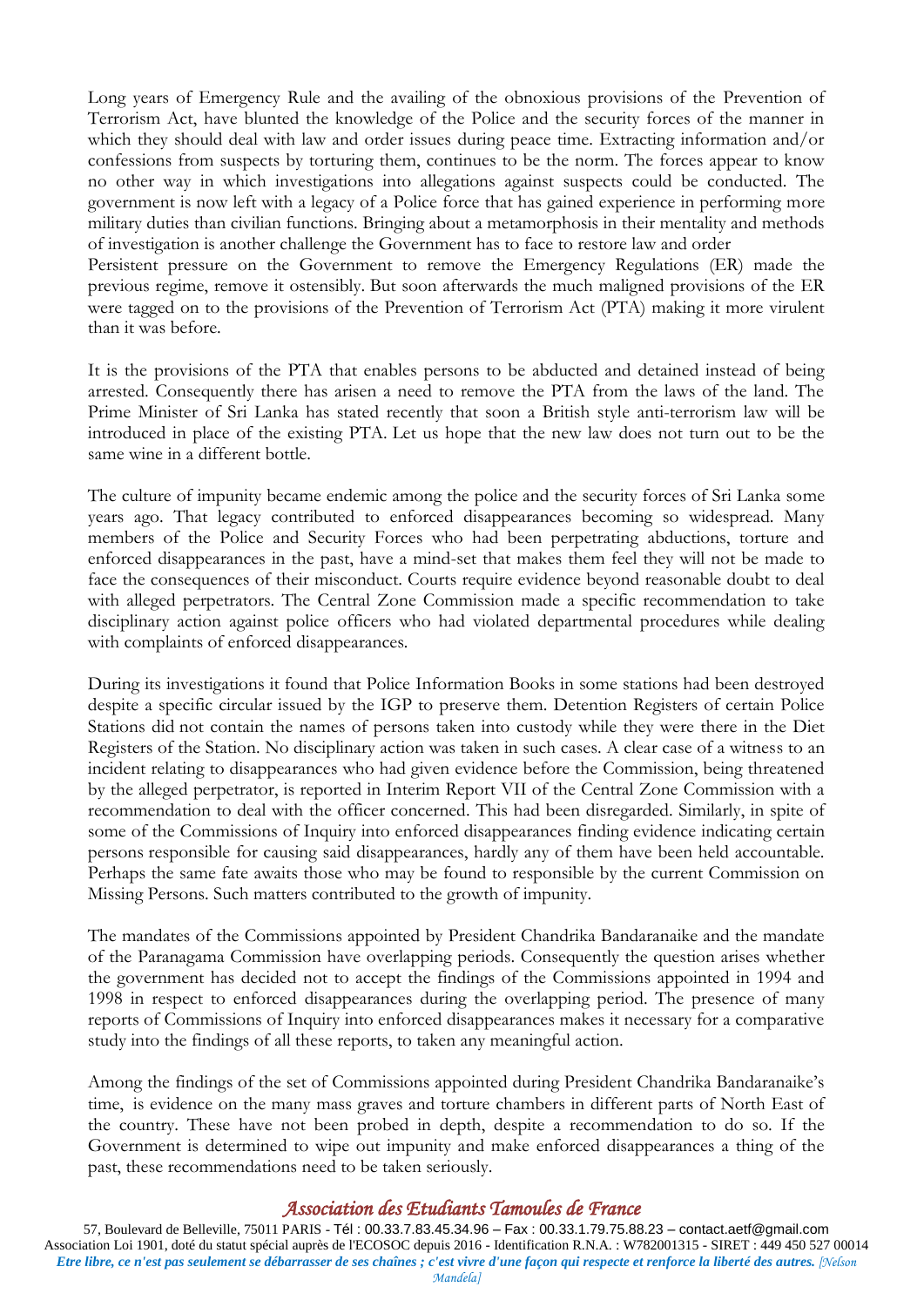Recently in a case of a writ of mandamus at the Magistrate's Court of Mullaitivu, a military officer who testified had stated on December 2015 that the names of the persons referred to in the case concerned, were not on a list of the names of persons who had surrendered. When this case came up before the Magistrate on 17th February, 2016, the officer concerned was ordered by Court to furnish the list to Court on the next date, viz. April 20th. On that date neither the witness nor the State Counsel attended Court with the document. The case had then to be postponed for 17th May 2016.

Whether the document would be produced on that date is anybody's guess. The absence of cooperation by the military to let the judiciary deal effectively with cases concerning enforced disappearances is another of the challenges the government has to face.

The need to include enforced disappearances as a crime was accepted by the Government only in September 2015. It had agreed to ratify the UN Convention on Disappearances of Persons in December 2015. It is still to be made part of the domestic laws of the country. According to international law, the crime of enforced disappearance is a continuous crime. It gets completed as a crime only at the point at which the fate and whereabouts of a disappeared person is finally determined. In the absence of retrospective legislation, there will be a juridical barrier to prosecutions in such cases. This has to be dealt with if the government is keen to put an end to the continuing agitation of the families of the victims of enforced disappearances who are still waiting for justice.

The Government has stated recently that laws to create a permanent office on missing persons to deal with the various issues relating to enforced disappearances, is in the process of being finalized. Let us hope that it is not going to be another mirage.

A recommendation made by UNHRC resolution to deal with the human rights violations that took place during the conflict speaks of the need for such cases to be dealt by a hybrid court. Whether this would actually happen is yet to be seen.

In dealing with perpetrators of disappearances, the Attorney General has to get the services of the Police Department to get necessary investigations done and statements recorded. Whether the police would co-operate in doing so, especially if the perpetrator is a police officer, is debatable. Past performances of the police in such matters speak for themselves. Besides, can the present government deal with such cases diligently, while it is faced with the legacy of the Attorney-General's Department consisting of personnel most of whom are known to be loyal to the regime that failed to deal with complaints of enforced disappearances of persons effectively? This was one of the issues raised by the International Independent Group of Eminent Persons when they found the Attorney General's representative leading evidence before the Commission of Inquiry into Certain cases of Serious Human Rights Violations also known as the Udalagama Commission*.*

That eventually led to IIGEP to abort their mission stating that the government does not have the will to promote or protect human rights. Whether the current government would take the necessary steps to avoid being branded in that manner, is to be seen.

A recommendation had been made in the Reports of two of the Disappearances Commission appointed by President Chandrika Bandaranaike on the need to create an independent Public Prosecutor with powers to institute criminal prosecutions after collecting sufficient evidence through his own investigating officers instead of through the Attorney General. This recommendation remains to be acted on.

Amnesty International had pointed out in one of its reports, that intimidation of witnesses can rise to the level of the witnesses themselves being abducted and caused to be disappeared. Effective

# *Association des Etudiants Tamoules de France*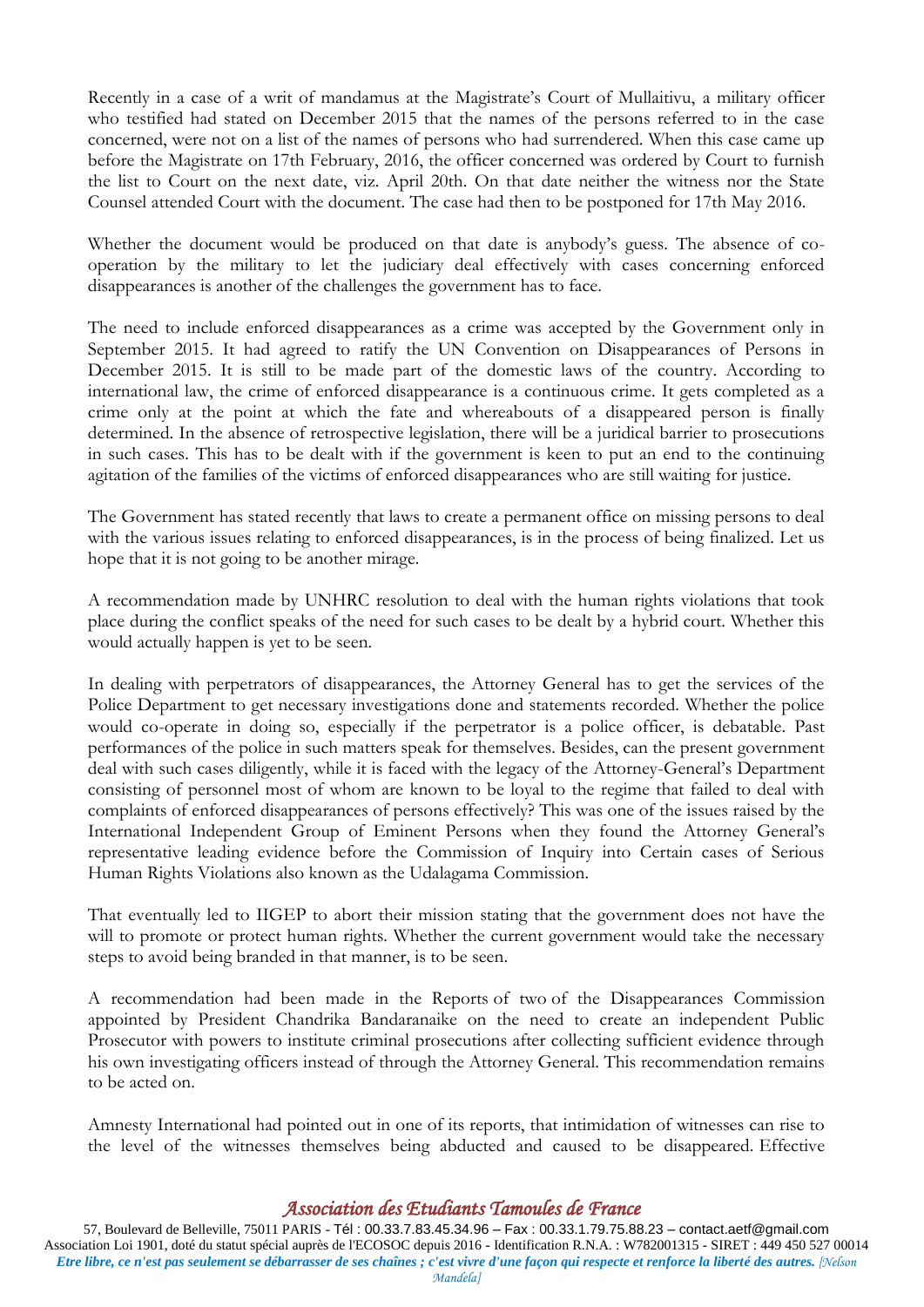measures to protect witnesses are yet to be taken. Whether the Witness Protection Authority set up recently can perform this function effectively, is to be seen.

Article 6 of the UN Convention on Enforced Disappearances makes it obligatory for Governments to take 'measures to hold any person who commits, orders, solicits, induces the commission of, or attempts to commit' such an offence, criminally responsible for the offence. This is not yet part of the law in Sri Lanka. The Government will have to face the challenge of having to adopt appropriate laws after ratifying the Convention, as it has agreed to do so. This Convention does not condone the causing of disappearances even during a war.

The Government is faced with the legacy of persistent misrule by a regime that thought it was invincible. Condoning and overlooking the breaches of the rule of law by its agents led to its demise. If that pattern is allowed to continue unchecked and appropriate remedial measures are not taken diligently, the perpetrators of human rights violations and disappearances in particular, would continue to be a law unto themselves. The current regime has to face the challenge of disciplining the very same State machinery that brought disrepute to the previous regime and the Country itself. The lessons learned should not be in vain. It is hoped that the State would henceforth be seen as protector of its citizens and not as a perpetrator of abductions, torture and enforced disappearances or as protector of persons who had committed such offences.

# **The Office of the Missing Persons (OM**P)

The Office of the Missing Persons (OMP) was drafted prior to consulting civil society or victims themselves and was rushed through parliament. It was established to try to search and identify about 65000 missing people who have been missed during the long civil war in the country. There are many factors that are still unclear such as:

- With the OMP in place is there a need for a special independent mechanism to investigate into complaints without undue delay? Functions of the OMP need to be detailed out more clearly.
- Roles of government bodies such as Human Rights Commission and Attorney General's Department in terms of investigations have also not been clearly stated.
- Further it does not clearly state whether an international independent body would monitor the process and the progress of the mechanism.

OMP lacked genuine consultation with affected communities, human rights activists and civil society. This is an ideal example of government's lack of transparency and noninvolvement in the national consultation. However, the OMP has not come into force as the government has failed to handover the office to a Ministry could also be deemed as reason. If it has been handed over, then the Minister of the certain Ministry is responsible to inform officially the implementation of the Office through a gazette notification.

The OMP does not consist of a judicial mechanism and it lacks authority to carry out investigations. Right to Information Act will not be applicable when it comes to OMP and therefore, the reason for the formation of such a weak office is to ensure protection of the security forces. This has been clearly stated in the FAQs on OMP of the SCRM official website.<sup>3</sup>

The civil society and the affected communities are left in the dark not knowing what action the government would take, since the government had failed to take any action even after establishing OMP.

1

#### *Association des Etudiants Tamoules de France*

<sup>3</sup> OMP: the Facts,<http://www.scrm.gov.lk/faq-omp>

<sup>57,</sup> Boulevard de Belleville, 75011 PARIS - Tél : 00.33.7.83.45.34.96 – Fax : 00.33.1.79.75.88.23 – contact.aetf@gmail.com Association Loi 1901, doté du statut spécial auprès de l'ECOSOC depuis 2016 - Identification R.N.A. : W782001315 - SIRET : 449 450 527 00014 *Etre libre, ce n'est pas seulement se débarrasser de ses chaînes ; c'est vivre d'une façon qui respecte et renforce la liberté des autres. [Nelson Mandela]*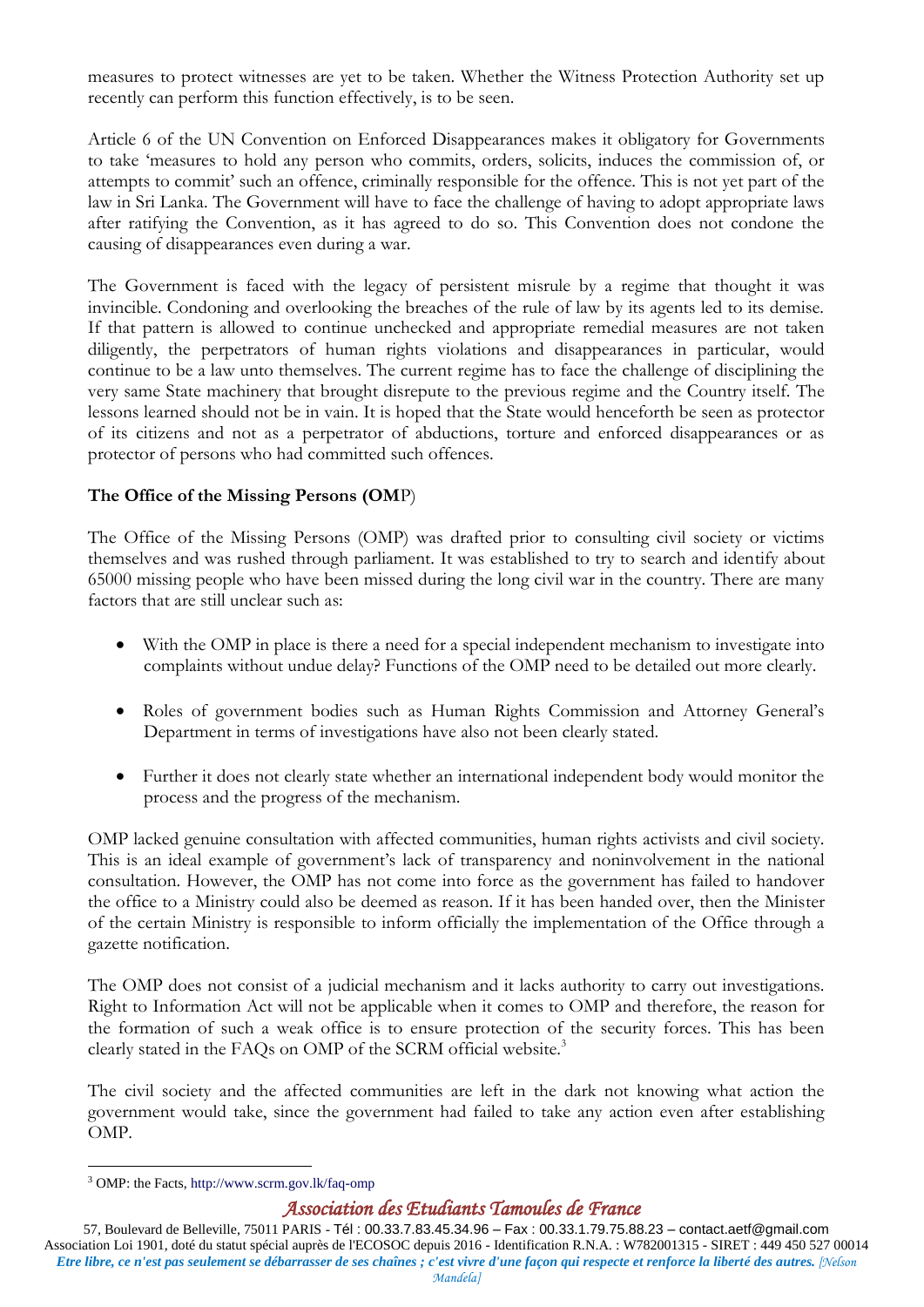Civil society and human rights groups fear that OMP was formed to ensure protection of the military and the police. This was captured in the official website of the Secretariat for Coordinating Reconciliation Mechanisms where the FAQs on OMP points towards supports the said concern.

It must be noted that the Prime Minister has insisted on more than one occasion that those disappeared are dead.

On a positive note the government became a signatory on December 10, 2015 to the International Convention for the Protection of All Persons from Enforced Disappearances and ratified the Convention on May 25, 2016. The Convention was proposed as a draft legislation by the government and the Bill was gazetted on February 9, 2017. However, it is yet to be made a law by the parliament.

However, it must be mentioned there is lack of political willingness on the part of Sri Lanka's institutions to effectively provide for truth or justice in Sri Lanka and this well evident through the pass judgments of Sri Lanka Courts particularly where the victims are Tamils.

Many question that credibility of the OMP claiming that it would be no different to countless commissions that were formed in the past.

### **Consultation Task Force on Reconciliation Mechanisms (CTF)**

The recommendation part of the Final Report of the Consultation Task Force on Reconciliation Mechanisms, CTF recommends a hybrid Court with a majority of national judges as well as a sufficient number of international judges. This will ensure at least one international judge per bench and pre-empt delays due to the absence of one or more judges. It also recommends international participation in the Office of the Special Counsel of prosecutors and investigators, in addition to the provision of technical assistance. There should be clear guidelines and criteria spelt out and made public in respect of all aspects of international participation. International participation should be phased out once trust and confidence in domestic mechanisms are established and when the required expertise and capacity has been built up, nationally.

However, the recommendation to include international involvement does not appear without any reason, but was based on a rational argument which emerged from the consultations. One of the reasons for demanding international involvement was, the perceived 'failure of the existing justice system.'

According to the report of the CTF, the failure of the existing justice system also grounds the call for international involvement and/or supervision and the need to reform the existing system alongside any special justice mechanism.

There are many places in the CTF report where people have expressed their mistrust in the existing justice system.

Further, both the President and Prime Minister even avoided formally receiving the report of the Consultation Task Force on Reconciliation Mechanisms – a Task Force appointed by them which had recommended a minimalist hybrid mechanism. The report which included recommendations of the affected communities and civil society was neither received by the President, Prime Minister, nor any responsible person in the government. The Consultation Task Force was compelled to hand over the

# *Association des Etudiants Tamoules de France*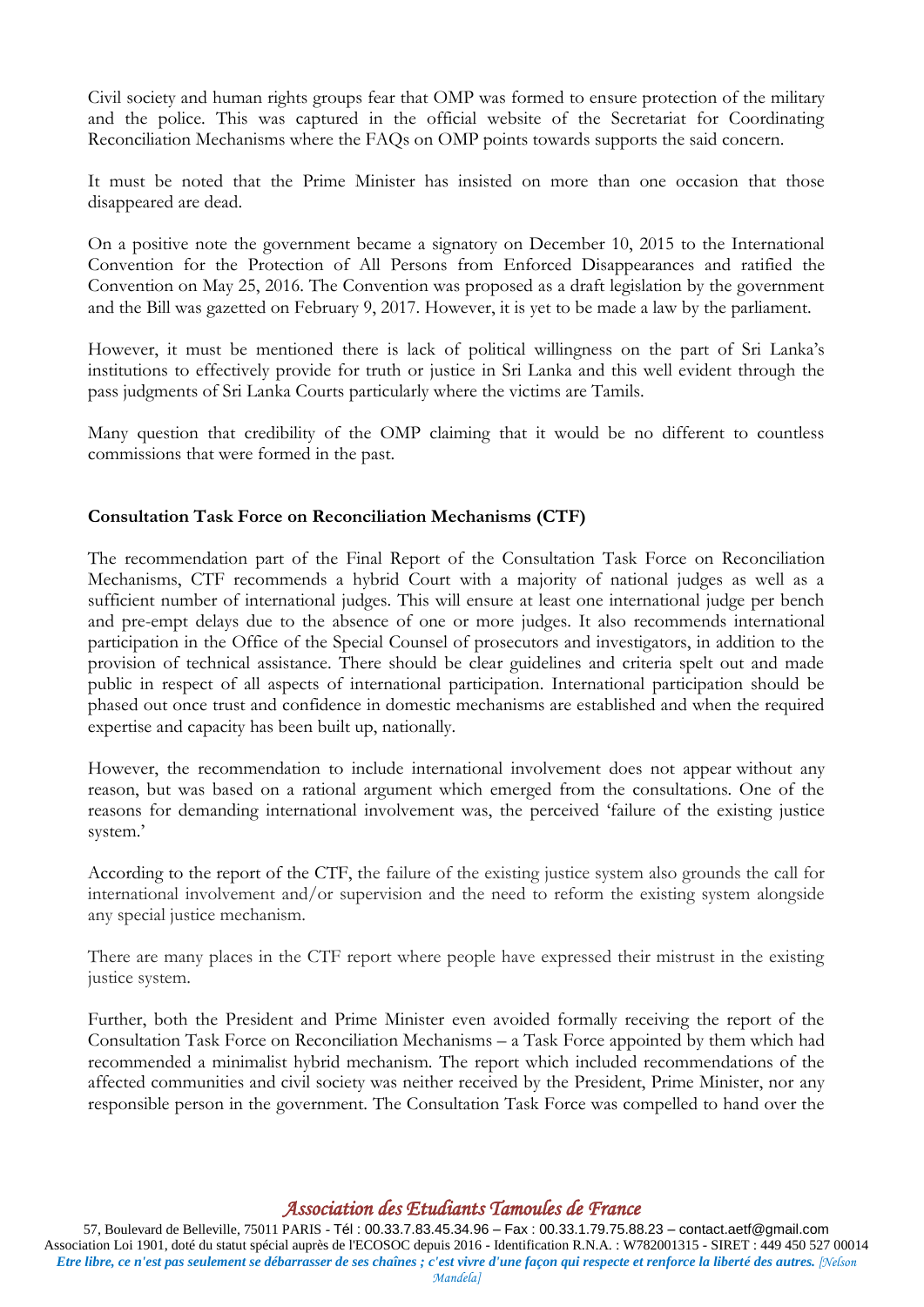report to the former President Chandrika Bandaranaike Kumaratunga who has no decision making authority in terms of policy reform.<sup>4</sup>

### **Sri Lanka's Lessons Learnt and Reconciliation Committee (LLRC)**

The LLRC National Action Plan During its public sittings and field visits, Sri Lanka's Lessons Learnt and Reconciliation Committee (LLRC) heard from a large number of families of the disappeared, who testified about abductions, enforced or involuntary disappearances, and arbitrary detention.<sup>5</sup>

The LLRC expressed alarm at the volume of reported cases and affirmed:

'Relatives of missing persons shall have the right to know the whereabouts of their loved ones. They also have the right to know the truth about what happened to such persons, and to bring the matter to closure'.<sup>6</sup>

The LLRC emphasized that, given the magnitude of the problem, the Government had a duty to take a comprehensive approach to investigate disappearances and ensure accountability. As the LLRC explained, 'if a case is established of a disappearance after surrender to official custody, this would constitute an offence entailing penal consequences'.<sup>7</sup>

The LLRC stressed that the 'failure or refusal by the police to record an arrest, detention and transfer or to record complaints of abductions and failure to investigate the same would constitute a criminal offence and steps should be taken to prosecute such wrongdoers'.<sup>8</sup>

#### **CHRD Advocacy**

Since 2000, CHRD has operated at least 20 mobile legal clinics per year in the north and east, advising families of the disappeared on how to navigate the legal process. CHRD is also a member of the North-East Coordinating Committee for Enforced Disappearances (herein, the "Coordinating Committee"). In January and February 2015, documentation interns from the Coordinating Committee conducted a house-to-house survey in the north and the east to collect information on disappearances, gauge families' needs and priorities, and provide legal assistance.

CHRD and the Coordinating Committee have statistics of 2,922 families of the disappeared (of which all but 33 are Tamil) that have sought legal advice from CHRD and the Coordinating Committee since 2000 with the intention of pursuing legal options. These 2,922 families reflect a small fraction of the overall number of missing persons in the north and east and do not reflect disappearances across Sri Lanka as a whole. Moreover, the data is limited to the numbers gathered by CHRD and its partners in the Coordinating Committee since 2000 and is not necessarily a representative sample.

Focusing solely on the 2002 to 2011 period covered by the LLRC and the U.N. OHCHR Investigation on Sri Lanka<sup>9</sup>, disappearances were high in the eastern districts of Trincomalee and Batticaloa in 2006 and 2007, just as the fighting intensified in those areas. Likewise, each of the

1

#### *Association des Etudiants Tamoules de France*

<sup>4</sup> Consultation Task Force on Reconciliation handed over final report, Lanka Business Online, 5 January 2017, <http://www.lankabusinessonline.com/consultation-task-force-on-reconciliation-handed-over-final-report/>

<sup>5</sup> LLRC Report, supra note 16, ¶ 9.46.

<sup>6</sup> Id., ¶ 9.49.

 $^7$  Id., ¶ 9.23.

 $^8$  Id., ¶ 9.55

<sup>9</sup> See OISL Terms of Reference, http://www.ohchr.org/EN/HRBodies/HRC/Pages/OISL.aspx. Although the LLRC was mandated to look into events between 21 February 2002 and 19 May 2009, the Commission looked at a broader time period to understand 'the causes underlying the grievances of different communities' and 'post-conflict issues that affect vulnerable groups and the citizens at large'. LLRC Report, supra note 16, at  $\P$  1.22 and page 4 (preamble).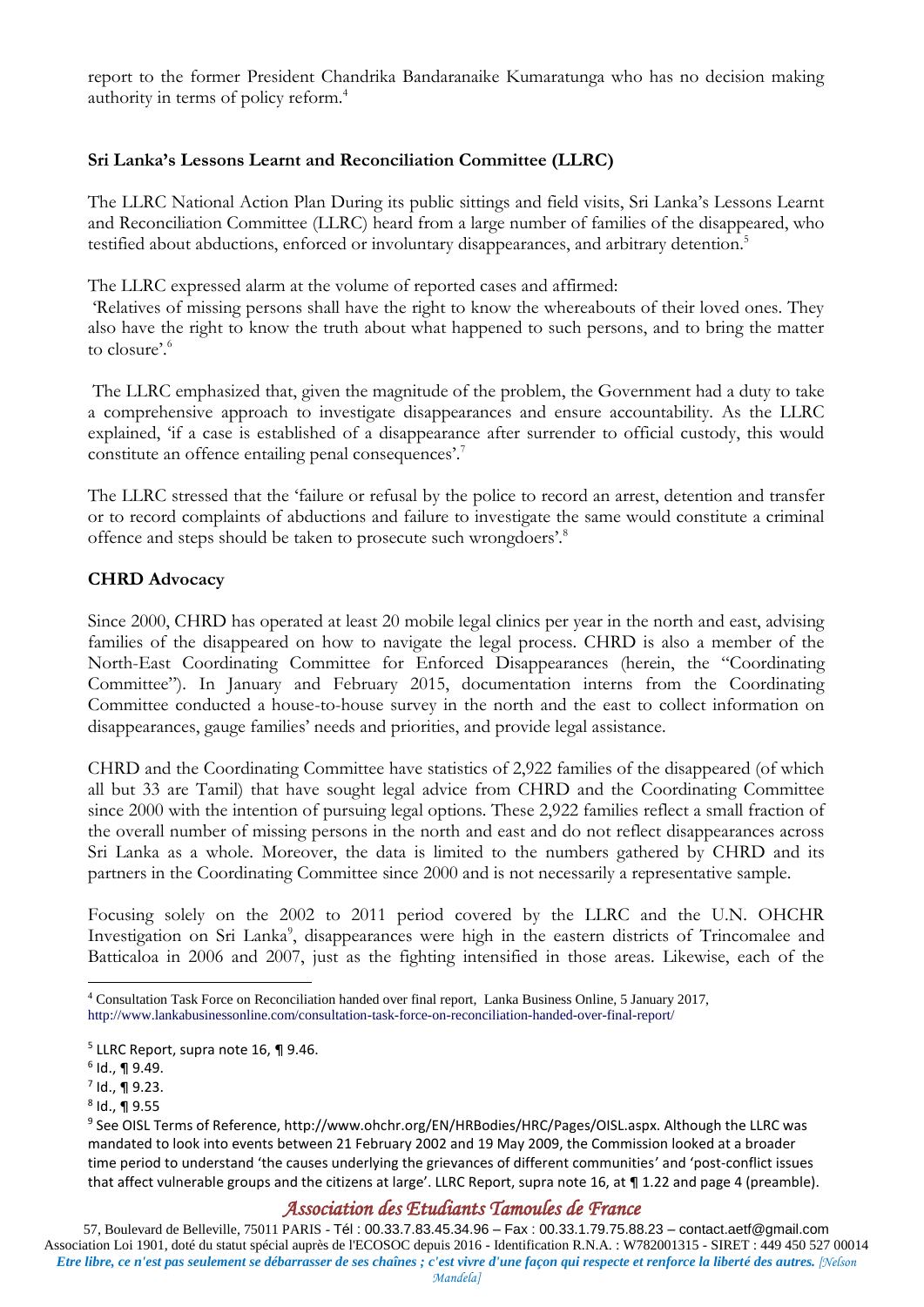northern districts—and in particular, Kilinochchi and Mullaitivu—saw a marked increase in disappearances in 2009, just as the armed conflict between the LTTE and government forces reached its peak in those areas.

Each disappearance left a hole in a family, depriving children of their father or mother, depriving spouses of their wife or husband. It is critical to remember the human stories behind the numbers.

Together with its partners in the Coordinating Committee, CHRD has monitored each of the public sittings of the Paranagama Commission on behalf of families of the disappeared. CHRD has noted several concerning trends, including harassment of families who attempted to provide evidence; pressure exerted for families to accept death certificates; grossly inaccurate translations; and ineffective lines of questioning by the Commissioners. Despite the change in government in January 2015, the new administration continued with the previous administration's approach for truth and accountability, without rectifying the concerns raised by civil society and those affected.

Frustrated with the process, some families began to boycott the proceedings, demanding a credible inquiry with international oversight. On February 28, 2015, the Coordinating Committee sent a letter to the Commission explaining the families' reasons to boycott the proceedings. The letter expressed concern with (i) death certificates being issued in parallel to the Commission's work; (ii) the questions asked by the Commission, which seemed to focus on reparations and livelihood support, rather than tracing the missing; and (iii) the Commission's capacity to investigate war crimes pursuant to its expanded mandate.

Thereafter, the Coordinating Committee arranged meetings for families of the disappeared with Chandrika Kumaratunga, in her capacity as head of the Office of National Unity and Reconciliation, and with Mano Ganesan, in his capacity as the head of the National Executive Council. During these meetings, the families expressed their frustration with the proceedings and pressed for a credible mechanism to trace the missing. The Coordinating Committee also wrote to President Sirisena on May 19, 2015 seeking a meeting and awaits a response.

On April 30, 2015, the Coordinating Committee wrote to the Commission, discussing specific concerns and offering constructive recommendations. That same day, the Coordinating Committee met with the Commission. On June 16, 2015, the Commission sent a response to the Coordinating Committee. While appreciating that the Commission took time to respond, their letter failed to critically engage with the Coordinating Committee's concerns.<sup>10</sup>

The LLRC acknowledged the rights of families to know the whereabouts of their loved ones—and the duty of the State 'to ensure that these allegations are properly investigated into and perpetrators brought to justice'.<sup>11</sup> Regretfully, the Paranagama Commission has failed in both regards.

Families of the disappeared are clear in their demands for truth, justice, redress, and guarantees of non-recurrence. It is critical to address the enormous problem of enforced or involuntary disappearances in Sri Lanka by tracing the missing, determining what happened, and prosecuting those responsible. This will be an important first step in dealing with the past.

Moreover, the State should endeavor to build trust with war-affected communities, who are weary about participating in yet another flawed domestic mechanism purporting to address enforced or involuntary disappearances.

1

<sup>&</sup>lt;sup>10</sup> The Coordinating Committee replied by letter dated August 3, 2015.

<sup>11</sup> LLRC Report, ¶¶ 9.46, 9.49

*Association des Etudiants Tamoules de France*

<sup>57,</sup> Boulevard de Belleville, 75011 PARIS - Tél : 00.33.7.83.45.34.96 – Fax : 00.33.1.79.75.88.23 – contact.aetf@gmail.com Association Loi 1901, doté du statut spécial auprès de l'ECOSOC depuis 2016 - Identification R.N.A. : W782001315 - SIRET : 449 450 527 00014 *Etre libre, ce n'est pas seulement se débarrasser de ses chaînes ; c'est vivre d'une façon qui respecte et renforce la liberté des autres. [Nelson Mandela]*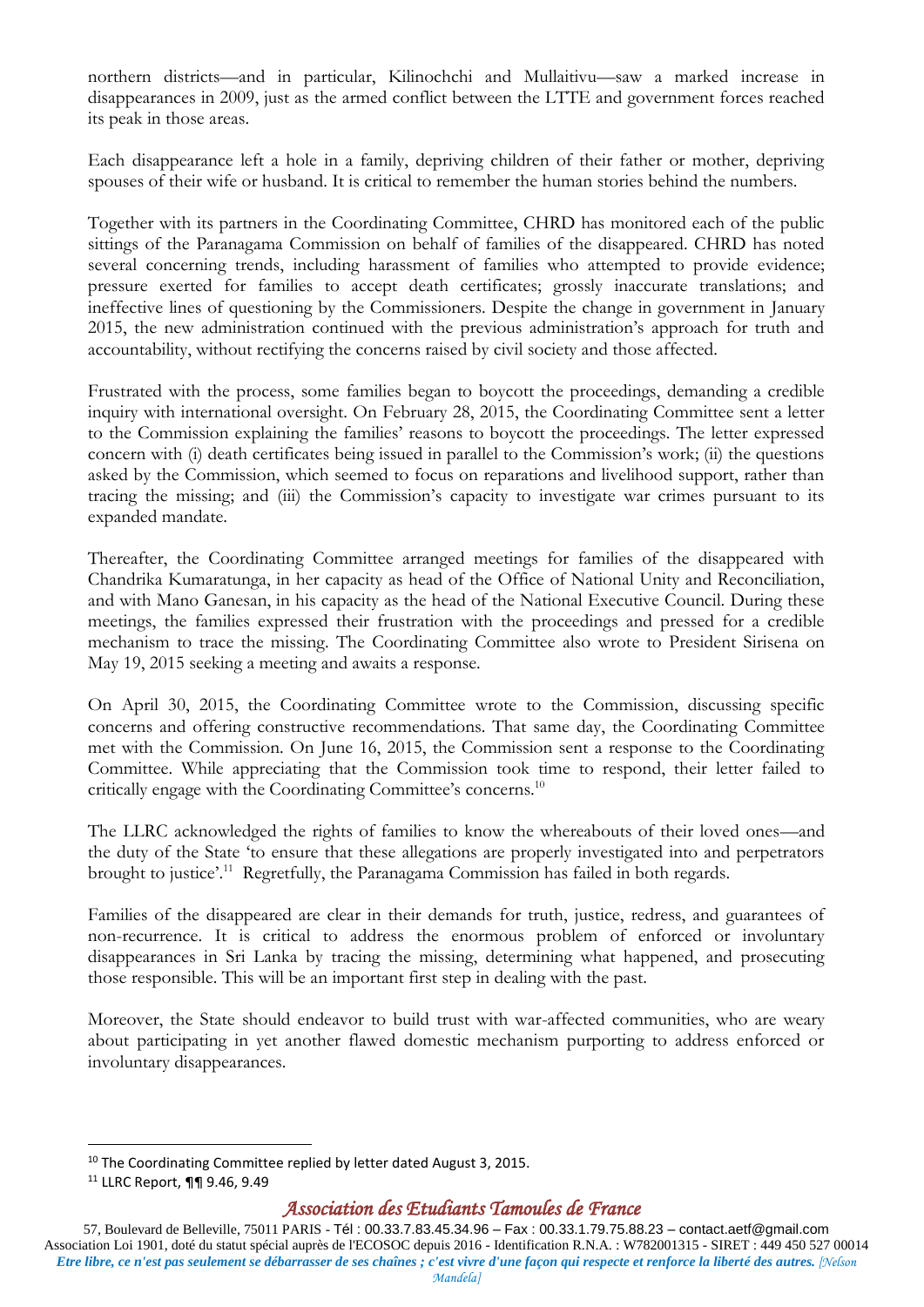#### **Recommandations**

#### **Enforced Disappearances**

- a. Initiate and implement effective witness and victim protection.
- b. Adopt measures to investigate, prosecute and punish those responsible for serious human rights crimes such as enforced disappearances, in accordance with international norms and in a transparent manner.
- c. Facilitate to the Working Group on Enforced and Involuntary Disappearances to victims family without intimidations.
- d. Families of the disappeared are clear in their demands for truth, justice, redress, and guarantees of non-recurrence. It is critical to address the enormous problem of enforced or involuntary disappearances in Sri Lanka by tracing the missing, determining what happened, and prosecuting those responsible. This will be an important first step in dealing with the past.
- e. Moreover, the State should endeavor to build trust with Tamil Nation affected by war, who are weary about participating in yet another flawed domestic mechanism purporting to address enforced or involuntary disappearances.
- f. The pain and loss suffered by the people is immense and indescribable and therefore, it is important that they should be a part of the transitional justice process especially in formulating the framework of the four reconciliation mechanisms. It is imperative that the Government of Sri Lanka and UN understands the suffering and yearnings of the affected Tamil Nation. If not, search for truth and justice would be just another failure.

#### **Anti-Terrorism Legislation**

- g. Repeal the Prevention of Terrorism Act and abolish the system of administrative detention;
- h. Ensure that security measures adopted in the context of armed violence comply with international human rights law;
- i. Release all individuals arrested under emergency or anti-terrorism laws, unless they are charged with recognizable criminal offences and remanded by an independent, regularly constituted court. Any trials must be held promptly and in regularly constituted courts with all internationally recognized safeguards provided.

#### **National Human Rights Action Plan**

j. Promptly implement the concrete human rights commitments contained in the National Human Rights Action Plan, particularly those that will protect against ongoing gross violations of human rights and ensure an end to impunity.

#### **National Institutions**

k. Strengthen and ensure the independence of human rights institutions such as the National Human Rights Commission,

#### **Witness Protection**

l. Initiate and implement effective witness and victim protection, in line with commitments made during the previous review but not yet implemented.

#### **Torture and ill-treatment**

m. Implement the recommendations of the Special Rapporteur on torture, including to strengthening legal safeguards for eliminating all forms of ill treatment or torture in prisons and detention centres.

#### **Death Penalty**

n. Abolish the death penalty and commute all death sentences to terms of imprisonment.

#### **Extrajudicial Executions**

#### *Association des Etudiants Tamoules de France*